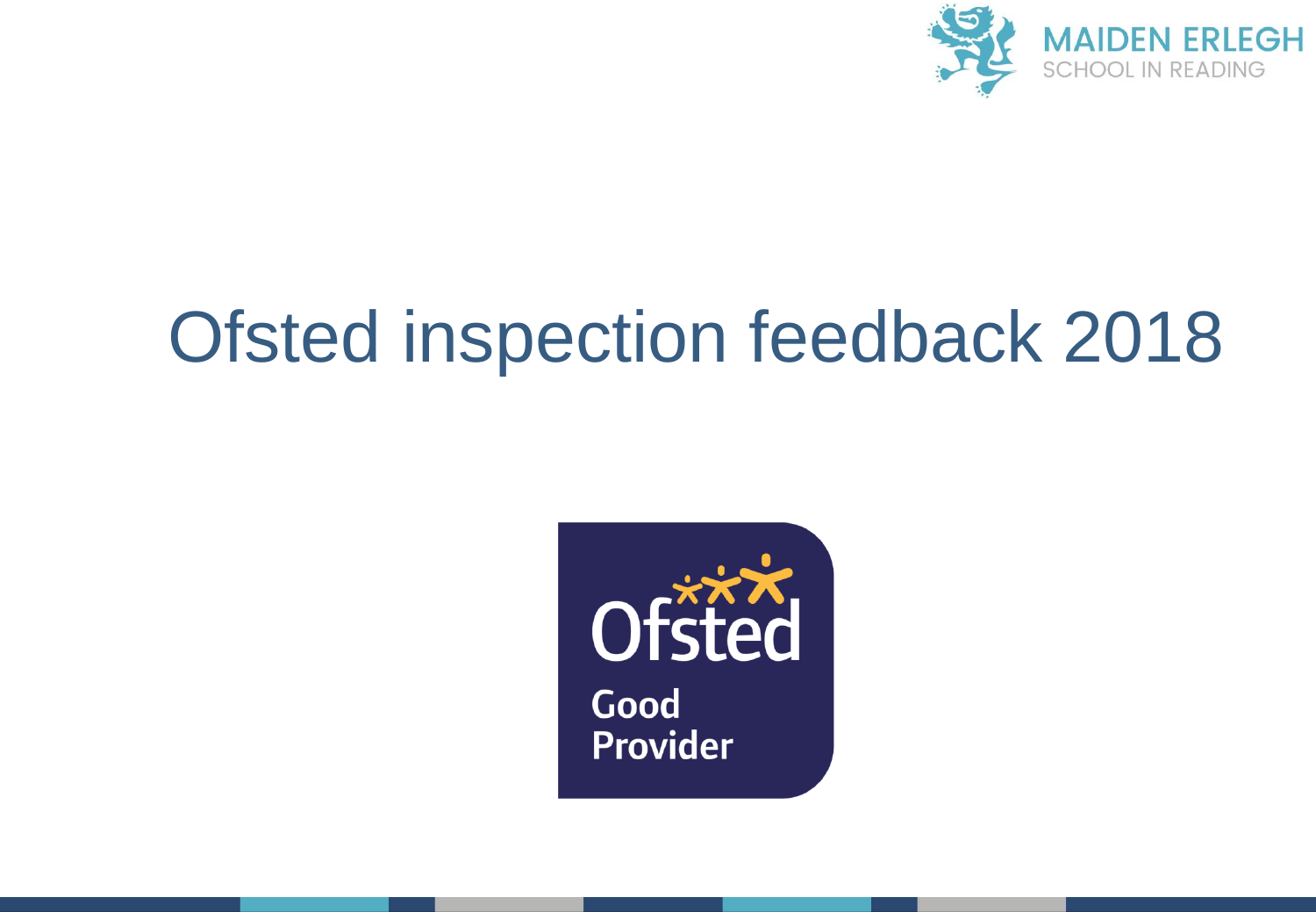

#### **Ofsted - What happened?**

- 3x Inspectors visited the school 5-6<sup>th</sup> June 2018
- 28 lesson observations, many conducted jointly with senior staff.
- Wide ranging review of student work
- Review of policies, website, record keeping and training.
- Discussions and meetings with:
	- Students
	- A range of staff
	- Governors
	- School leaders
- Staff, parent and student surveys
- Verbal feedback to leaders an governors
- Written report published

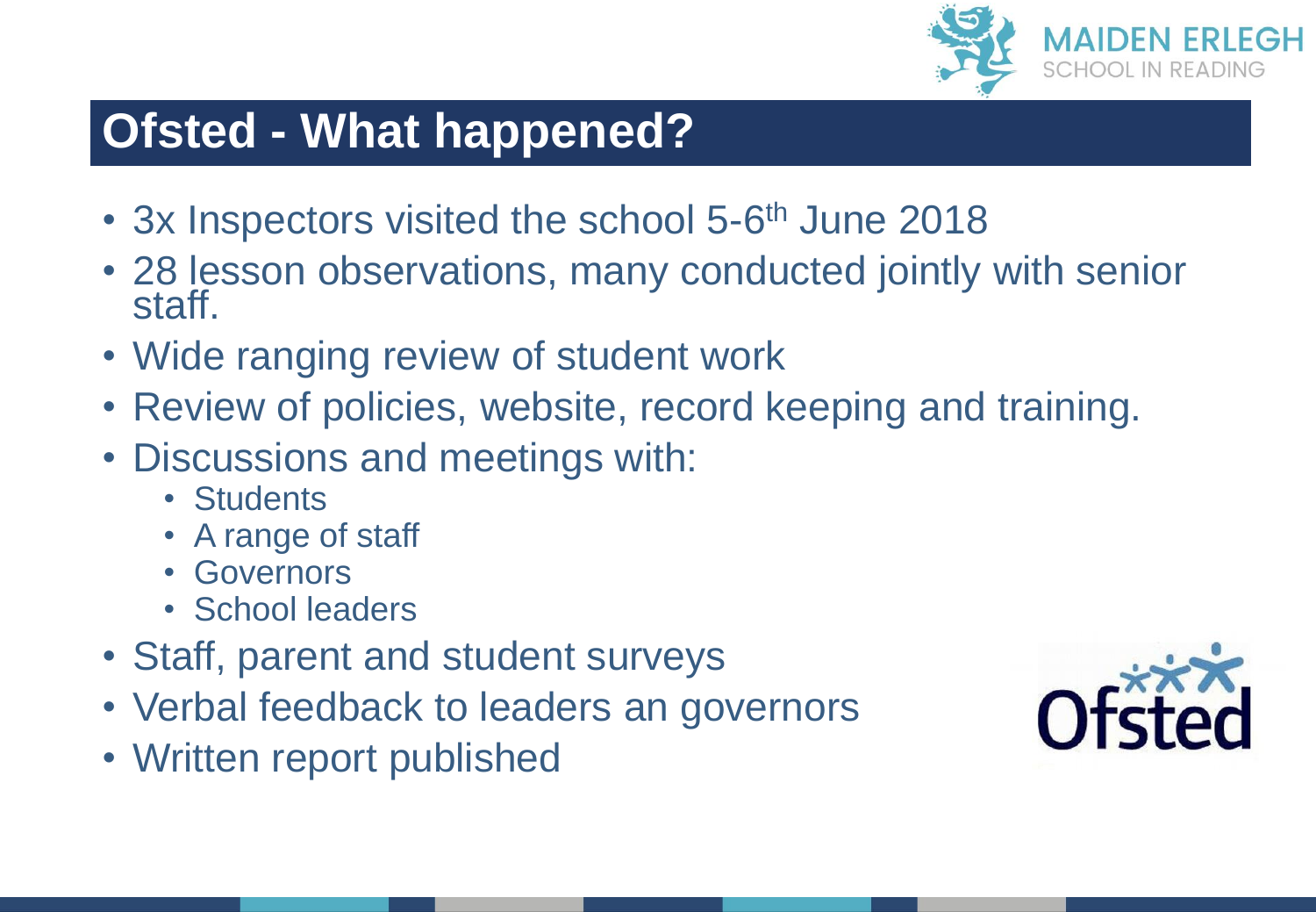

#### **Ofsted - The headlines**



## Maiden Erlegh School in Reading

Crescent Road, Reading, Berkshire RG1 5SL

| <b>Inspection dates</b>                      | 5–6 June 2018            |
|----------------------------------------------|--------------------------|
| <b>Overall effectiveness</b>                 | Good                     |
| Effectiveness of leadership and management   | Good                     |
| Quality of teaching, learning and assessment | Good                     |
| Personal development, behaviour and welfare  | Good                     |
| Outcomes for pupils                          | Good                     |
| Overall effectiveness at previous inspection | Not previously inspected |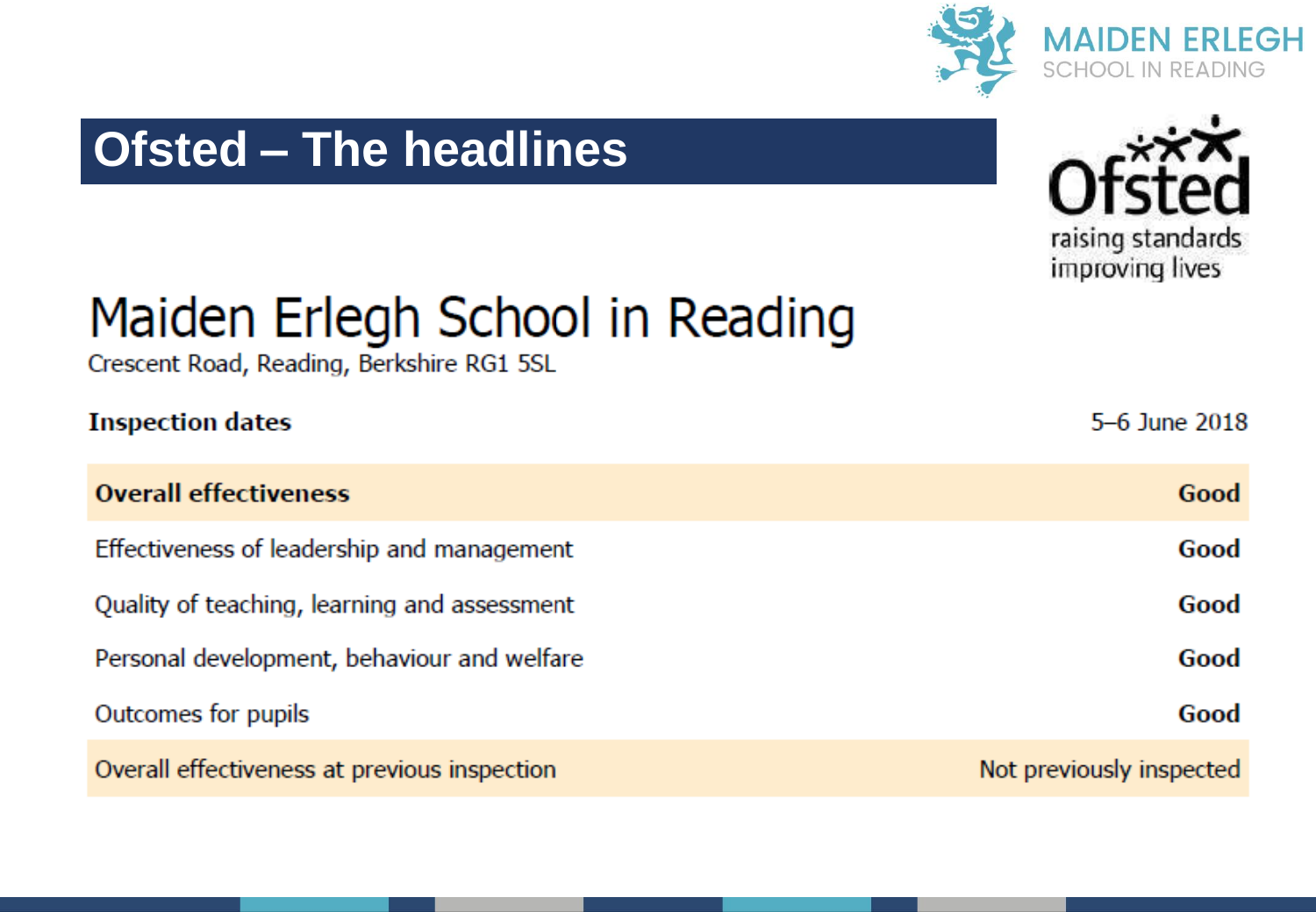

### **Ofsted – What is going well?**

- Clear, shared **vision** for the school
- "A sense of **ambition** permeates this diverse and vibrant school"
- Strong **ethos** built on the values of equality and inclusion, leading to a culture of mutual respect and openness
- **Eagerness to learn**  a "successful, engaging learning community"
- "Students show **positive attitudes to learning** and teachers are willing to refine their practice".
- **Strong relationships** between staff and students help students feel secure and promote their learning and personal development well.
- Leaders are committed to driving **improvement**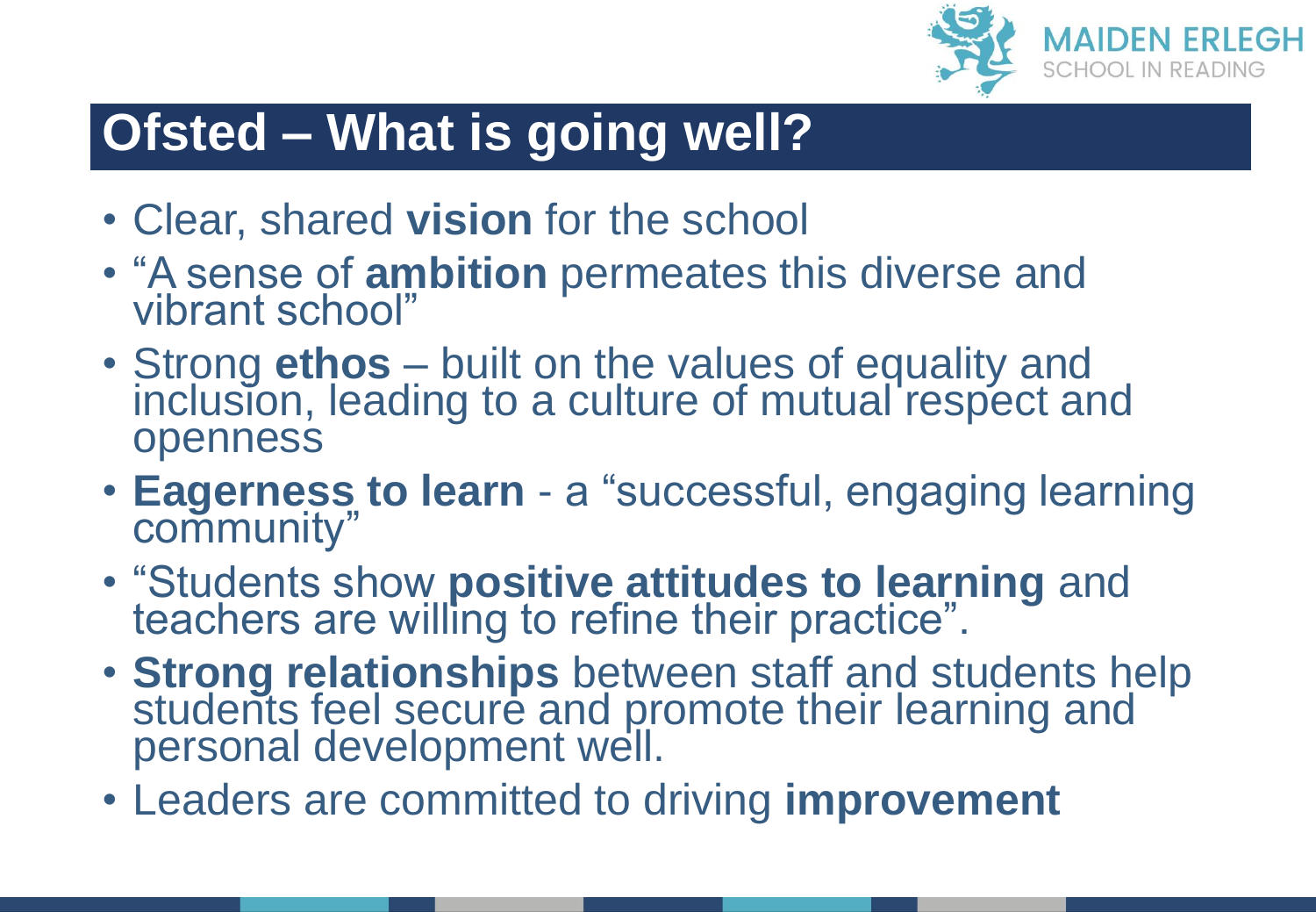

### **Ofsted – What is going well?**

- **Attendance** is high, **exclusions** are low (compared with national figures)
- **Safeguarding** is "a real strength of the school"
- Vulnerable students benefit from **timely and effective support**
- **Rich curriculum**  very wide range of subjects (esp. for a small school)
- Many students access the **extra-curricula** programme
- Development of students spiritual, moral, social and cultural education is a strength. **Students are well prepared for life in modern Britain** – successful promotion of British Values and strong ethos of equality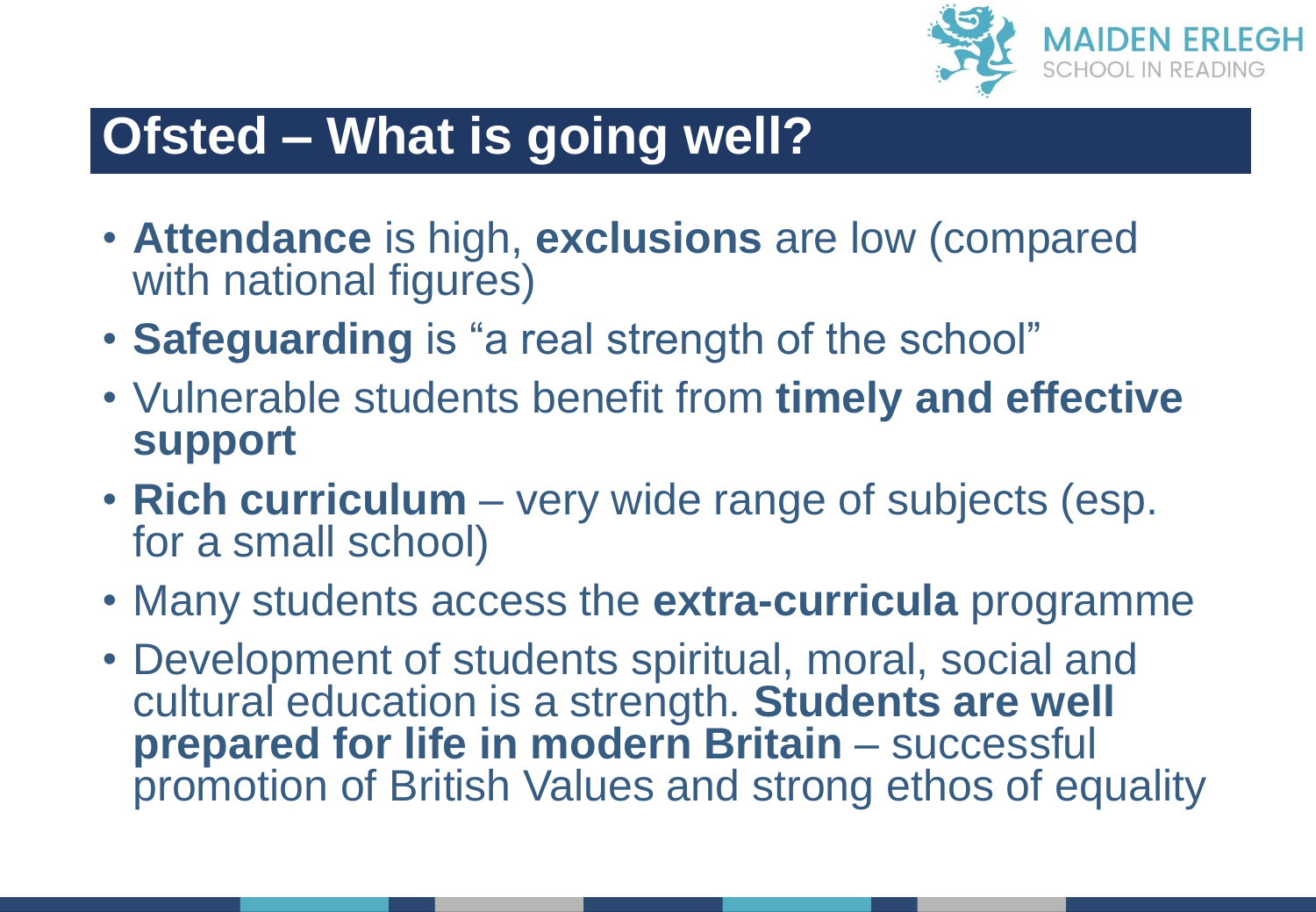

#### **Ofsted – What is going well?**

- Students make **good progress** from their starting points
- **Lower ability students** and those with **special educational needs** make particularly rapid progress
- Leaders apply a range of strategies and interventions to **improve the quality of teaching** and help students who are falling behind.
- Governors/Trustees have **high aspirations** and expectations for the school…a detailed understanding of its strengths
- The Most effective teachers show **good subject knowledge** and use questions well to stimulate thinking.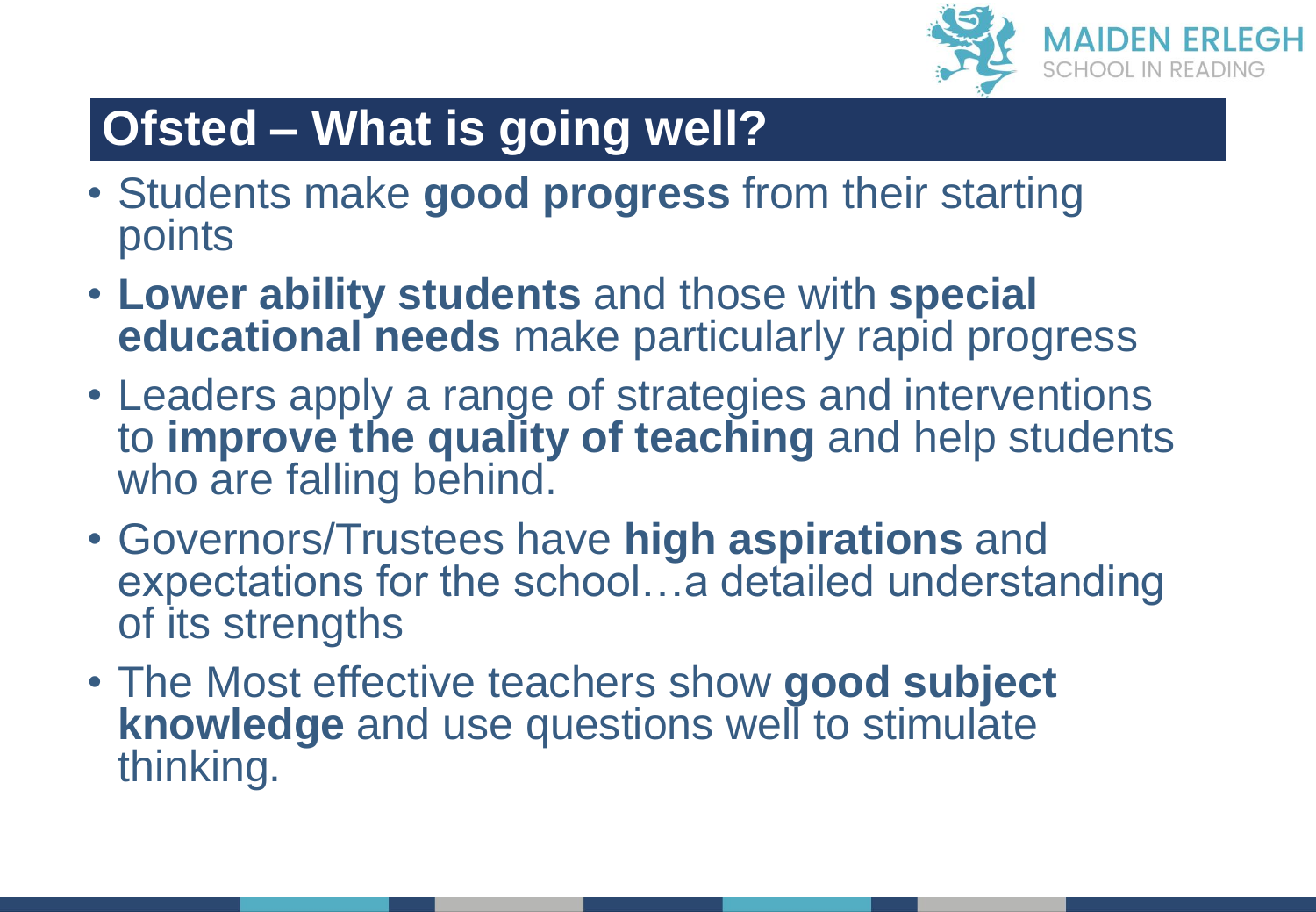

#### Ofsted - What do we need to improve?



#### **Full report**

#### What does the school need to do to improve further?

- Improve the quality and consistency of teaching to that of the best in the school.
- Clarify the way assessment information is used to evaluate the rate of pupils' progress so that it more precisely reflects butcomes across subjects and year groups.
- Strengthen leadership further through robust self-evaluation, following up the steps already taken to improve by measuring the impact of actions on pupils' achievement.